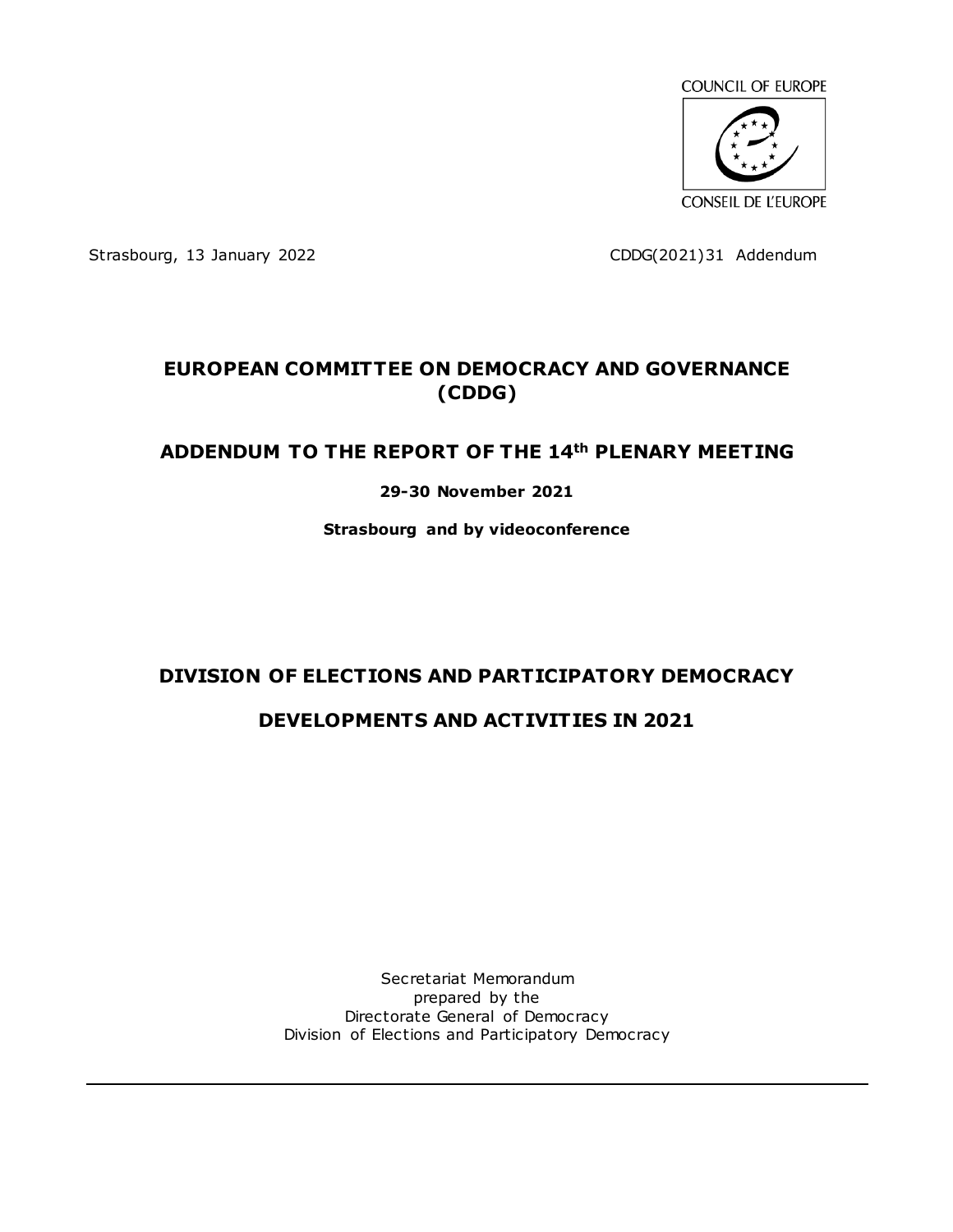# **INDEX**

# **1. Introduction**

# **2. Intervention of the Division**

- Electoral support
- Enhancing participatory mechanisms
- Complementarity between electoral support and participatory mechanisms
- Cooperation with the European Committee on Democracy and Governance (CDDG)

# **3. Reports from Field Offices - 2021 activities: trends, impacts and changes**

- **Bosnia and Herzegovina:** "Support to more integral and inclusive electoral process in Bosnia and Herzegovina"
- **Georgia:** "Strengthening Participatory Democracy and Human Rights at Local Level in Georgia"
- **Georgia: "**Supporting Transparency, Inclusiveness and Integrity of Electoral Practice and Process in Georgia"
- **Republic of Moldova:** "Improving electoral Practice in the Republic of Moldova? Phase II
- **Ukraine:** "Strengthening civil participation in democratic decision-making process in Ukraine"
- Ukraine: "Supporting the transparency, inclusiveness and integrity of electoral practice in Ukraine"

# **4. Rapid response activities**

# **5. Inter-Secretariat activities**

# **6. Communication**

- Internal
- External

# **7. Links to relevant websites**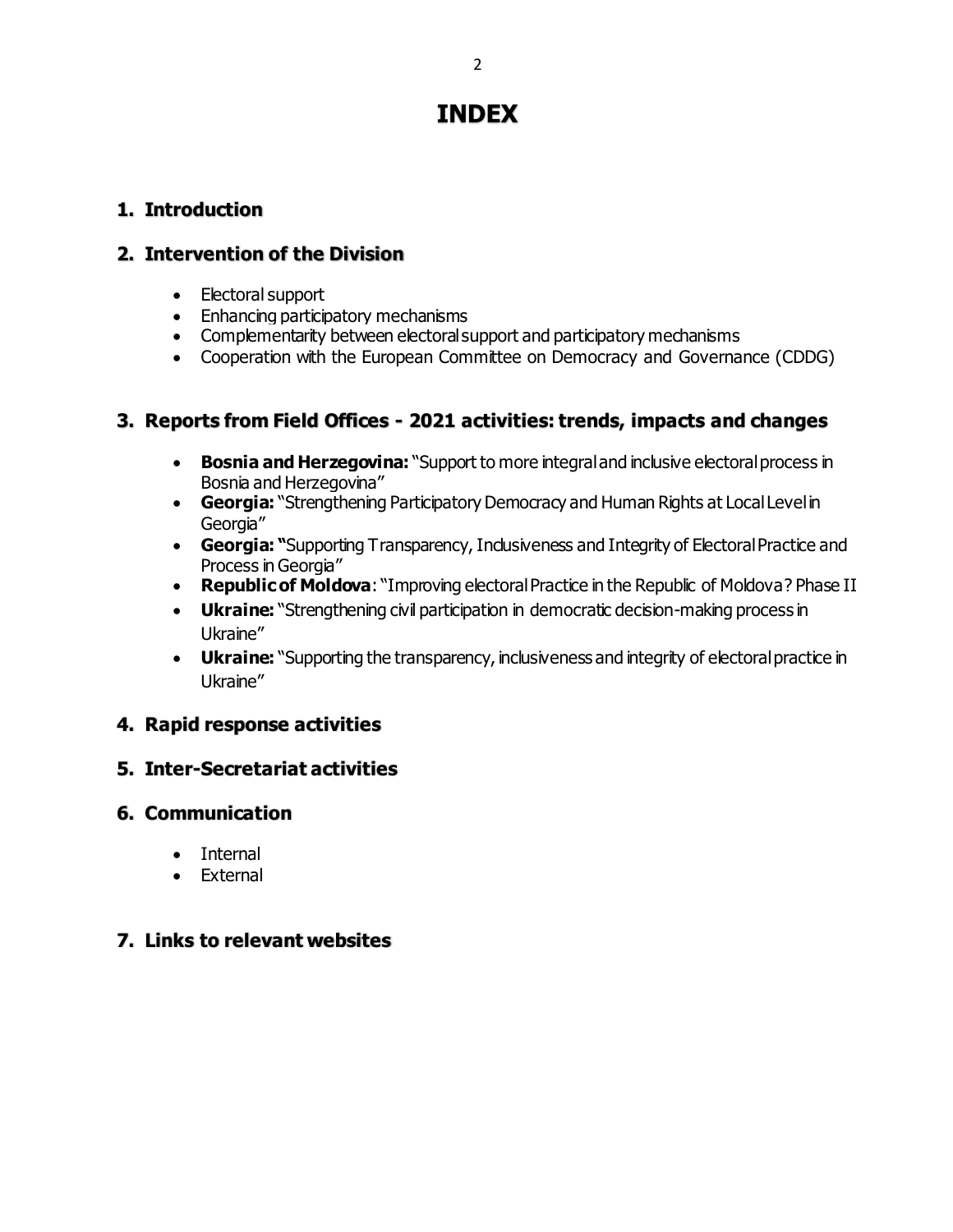# **1. Introduction**

At its meeting of 13 April 2021, the GR-DEM held an exchange of views on "Elections during the Covid-19 crisis: the role of civil society organisations". The Chair concluded inter alia that "**Standards and guidelines of the Council of Europe and OSCE/ODIHR in the field of election and civil participation continue to be of crucial importance during the crisis. The Council of Europe should continue to examine good practice of engaging citizens in decision making, inside and outside the voting booths. Complementary to this, it would be useful to monitor, in cooperation between national/local authorities and civil society, how the very relevant Council of Europe Recommendations on elections and civil participation are actually implemented on the ground. Moreover, it would be of importance to examine the role of participatory democracy in its member States** " .

The 2021 Report by the Secretary General indicates a "**worrisome downward trend of the electoral turnout at times when public confidence in the electoral process is falling, resulting in an increase in public protest and violence. A strong response from states is needed,** pursues the Secretary General, **and new forms of participation should be encouraged, following Council of Europe standards and best practice, to bridge the gap between voter expectations and policies".**

The Division of Elections and Participatory Democracy<sup>1</sup> is actively working in these two areas of intervention: electoral support and support to enhance civil participation in political decision making, which are crucial in strengthening democracy in the member States.

# **2. Intervention of the Division**

 $\overline{a}$ 

The Division provides technical and practical assistance to national, regionaland local authorities in the Council of Europe's member states to find adequate responses to their expectations and needs in both intervention areas of elections and participatory democracy. In 2021, it has increased its means within its two pillars and complemented them with a rapid response element to tackle emerging concerns expressed by electoral authorities.

The following chapters aim to give a quick general understanding of the *modus operandi* of the Division – its overall aims, the expectations of its stakeholders and the means which are put into place to address them.

<sup>&</sup>lt;sup>1</sup> The Division is composed of 21 staff in total, 8 of them work in the headquarters (of whom 3 remunerated from the Ordinary Bu dget) and 13 in the Field Offices (all remunerated from extra-budgetary sources). General activities are financed by the ordinary budget, cooperation activities are financed in the framework of relevant provisions in the Action Plans, by voluntary contributions.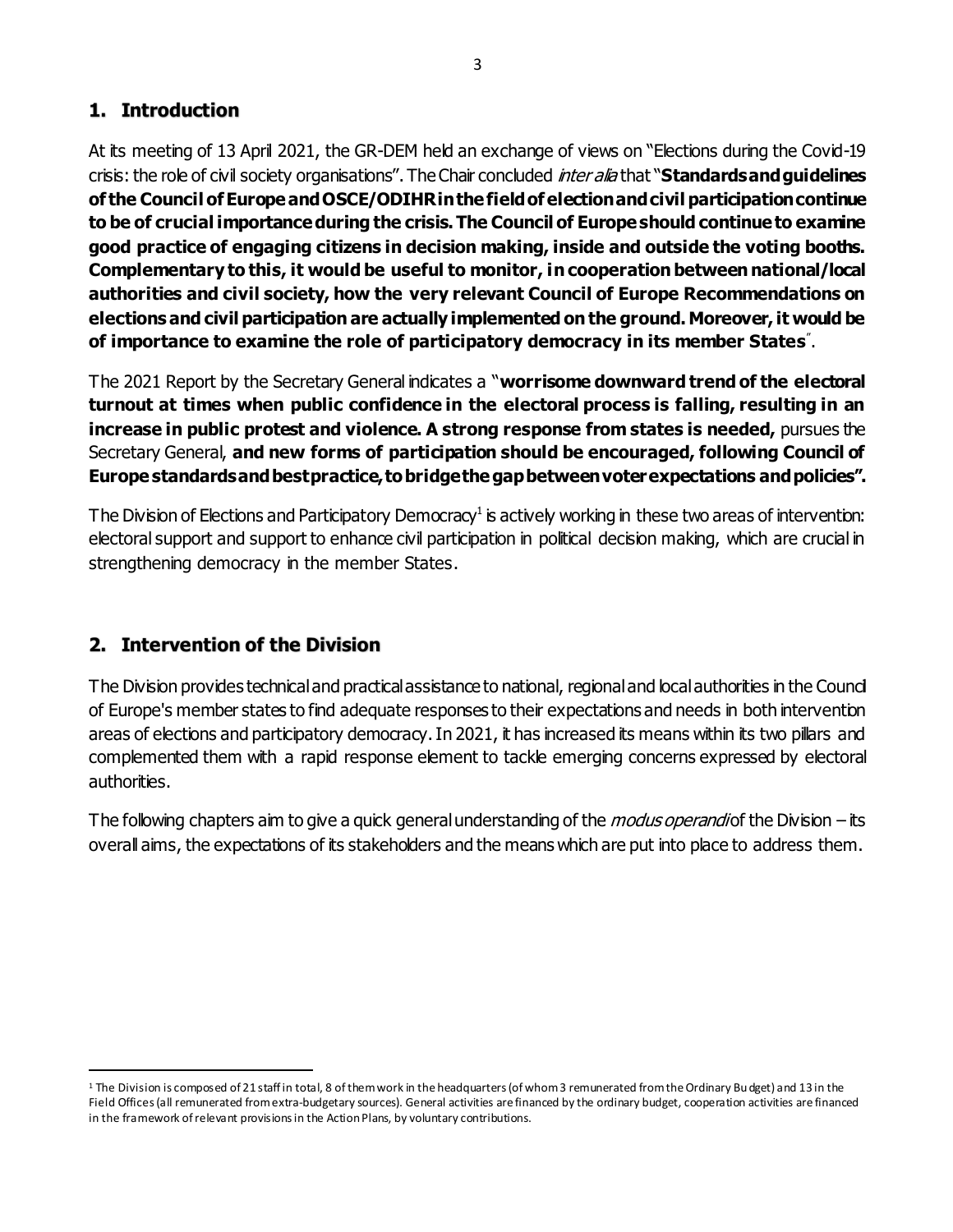#### **Electoral support**

Aims: One of the overall aims of the Division is to contribute to restore and building citizen's trust and engagement in the electoral process - a process in which tangible impacts are undeniably hard to measure. However, by specific cooperation activities, the Division, through its cooperation projects in the field, accompanies electoral management bodies (EMBs) throughout all phases of the electoral cycle. A broad variety of activities provide electoral actors currently in four member States - Bosnia and Herzegovina, Georgia, the Republic of Moldova and Ukraine - with specific responses to requirements expressed either in the respective Action Plans or in Recommendations made by the election observation and monitoring missions carried out by the Parliamentary Assembly and the Congress of Local and Regional Authorities. They also complement, whenever necessary, the work of the Venice Commission. For instance, if the Venice Commission is carrying out long-term legal training for EMB's, the Division provides complementary technical and practical assistance.

The main target groups of the projects are Election Management Bodies (EMBs), such as Central Election Commissions (CEC's), Electoral Boards or Departments of Elections, Electoral training centres, concerned departments of Ministries or even State Audit instances. In complement, the Division strives to promote and to enhance the work of civil society in this respect, by supporting NGOs to conduct effective election observations by giving them a voice within the electoral processes and by facilitating dialogue and cooperation with different stakeholders involved. Civil society organisations play an important role in election observation, as watchdogs and as awareness raisers during the electoral process. The Division also promotes the participation of groups which are often under-represented in elections, such as women, first-time voters, and minorities.

**Expectations** and needs of the EMBs vary in countries but many concerns are common, such as : - the relation between EMBs and the media, with the aim to reach a healthier relation, to tackle disinformation, manipulation or to carry out fact-checking; - the lack of women at different levels of the electoral process and in political life in general; - the integration of vulnerable and underrepresented groups into the electoral process by providing them with information on their electoral rights; - the understanding of voting right protection of minorities or diaspora; - the mobilisation of first-time voters in a context of low voter turnout and lack of trust in politics, politicians and elected representatives, just to name a few. Expectations evolve in an unpredictable political landscape, therefore a close connexion between the Field Offices and EMBs is needed to adapt the means to the needs.

The **means** put in place by the Division consist of providing peer-to-peer exchanges and reviews, expert advices as well as technical and operational support for election administration; capacity building and training at domestic level; promotion of good practice or the assistance with the implementation of legal provisions or guidelines produced by the Venice Commission. The Division also produces public awareness campaign material, videos and radio spots, toolkits for voter education and training material for the election administration. Furthermore, it organises trainings for different institutions involved in the electoral processes, supports domestic election observer organisations and contributes to the holding of post-election conferences, steering group meetings and the preparation of Action Plans.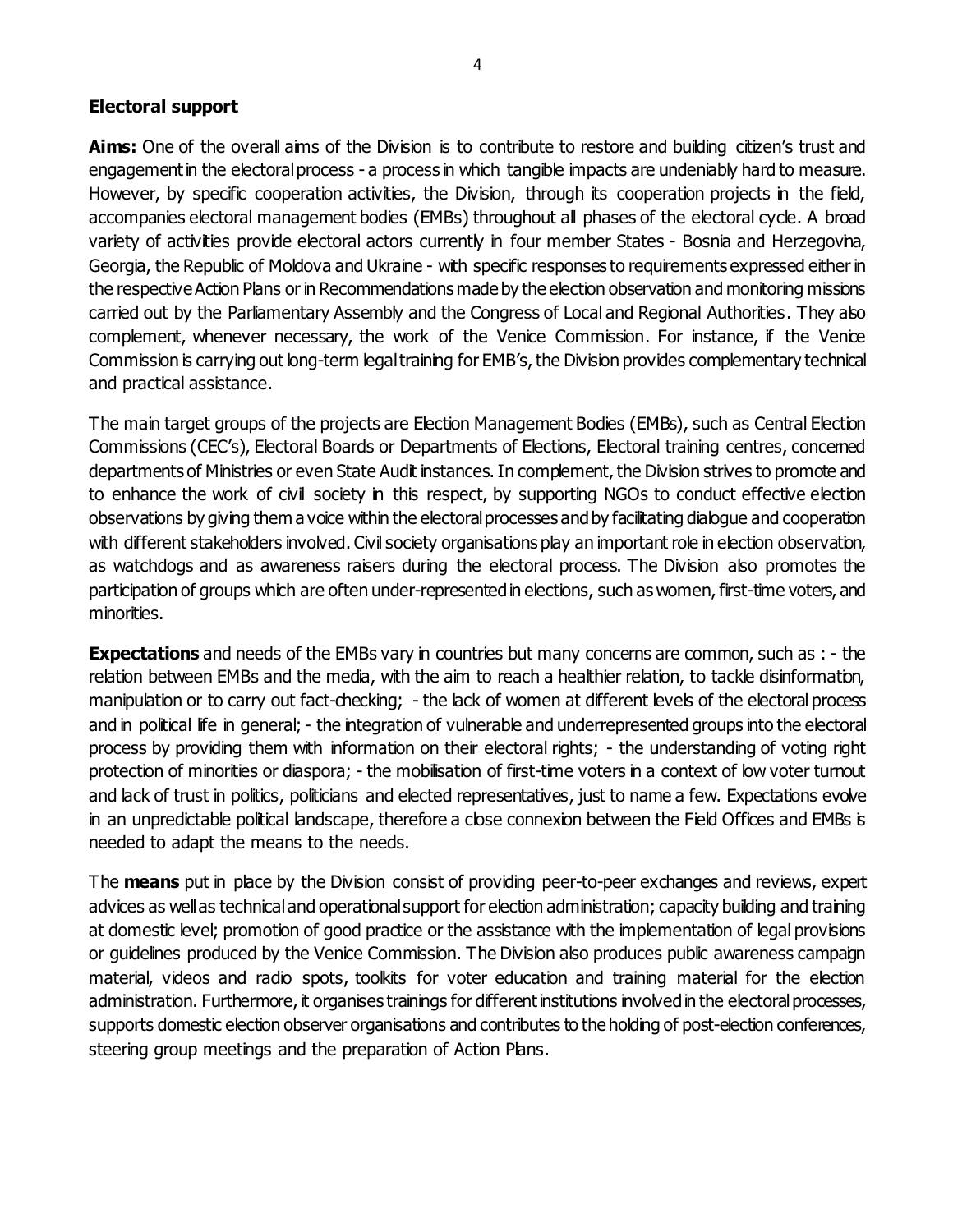#### **Enhancing participatory mechanisms**

**Aim:** The Division is already running, through its Field Offices in Ukraine and Georgia, cooperation projects to strengthen participatory democracy through the promotion of Council of Europe standards and the introduction of innovative tools. Both projects aim to foster dialogue and cooperation between public authorities and civil society in decision-making processes both at national and local levels.

Considering the increasing awareness that citizen participation is necessary for any vibrant democracy, the Division, since the second trimester 2021, has stepped up its activities concerning participatory democracy and preparations for further projects in Bosnia and Herzegovina and the Republic of Moldova are in progress. Furthermore, the Division is currently strengthening the position of the Council of Europe in relevant international networks, while internally strengthening the coordination with other entities in the headquarters, in particular those working on Human Rights protection and the development of civil society.

To enhance effective and transparent engagement of citizens in political decision making, which finally also results in decisions that reflect the citizens' will, it is still relevant in all Council of Europe member States to raise awareness about Council of Europe standards and to build theoretical and practical knowledge on participative and deliberative democracy tools and mechanisms. To this end, the Division has developed based on the experience of the project in Ukraine - an "Academy on Civil Participation", which aims to build capacities of public authorities and civil society. The Academy was implemented in the second semester 2021 in Bosnia Herzegovina and on national (online) and regional level in Georgia. It is planned to be rolled out broadly in 2022 in several Council of Europe member States, as well as in Morocco.

To inspire and promote innovative approaches and practices for effective citizens' engagement, the Division develops, jointly with the Congress of Local and Regional Authorities and the Conference of INGOs, is currently developing the online platform BePART, to share good practice examples of civil participation in Council of Europe member States. The platform will be launched in March 2022.

**Expectations** are high among citizens and authorities to reach a better understanding of the societal and political landscapes in which civil participation is evolving and of the real impact of participatory and deliberative democracy mechanisms on political decisions - decisions which directly concern and affect living conditions of the citizens, and which often contrast with the promises made during electoral campaigns.

To contribute to a better understanding of the criteria and dynamics which make civil participation mechanisms effective, transparent and sustainable, a systematisation of good practice examples is needed as well as an analysis of the "Does and Don´ts" when introducing participatory initiatives, in particular, deliberative initiatives, like the increasingly popular Citizens Assemblies, Panels or Juries. Such work should possibly be resulting in the elaboration of standards and definitions allowing to bridge a regulative gap, as participatory democracy mechanisms are not anchored yet sufficiently in national Constitutions as it is the case for representative democracy.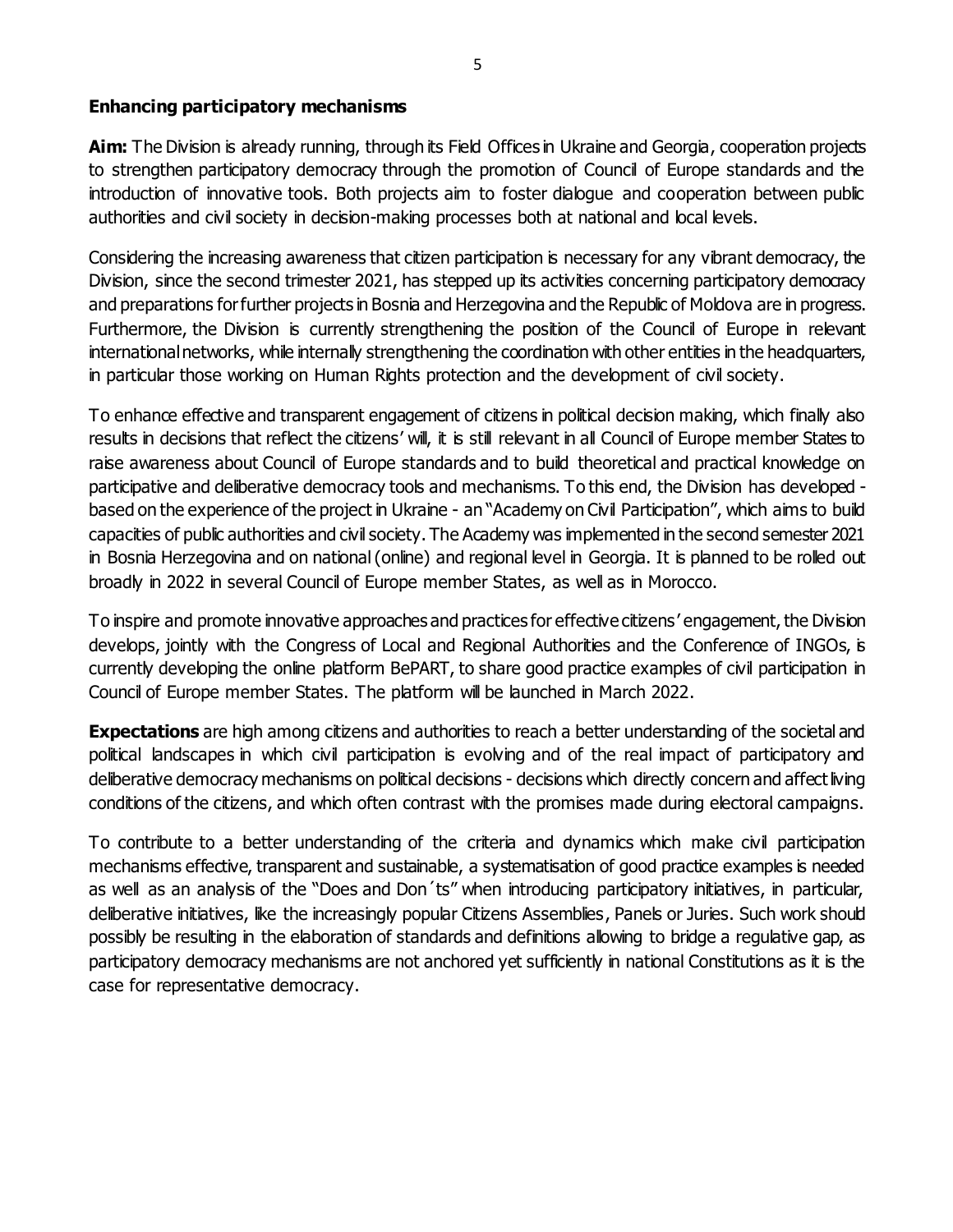The **means** put in place by the Division consist, as a first step, of raising awareness on Civil Participation ad well and building capacities. Through training of public authorities and civil society representatives, basic aspects and concepts of civil participation are discussed and questioned: How can participatory democracy work in complement to representative democracy? Which governance level – national, regional or local should be addressed to engage citizens most effectively? Who is the motor in the process of existing initiatives? Who exactly are the participating actors – the individual citizen or the NGOS, and at which level of participation?

The Division also supports municipalities, public institutions and ministries to introduce participatory mechanisms to develop policies on gender equality, inclusion or youth. It further assists, through legal and technical assistance, local authorities in urban participatory planning or participatory initiatives related to environmental issues.

Recently, the Division has started a groundwork overview on civil participation by drawing a picture of the current situation and developments in member states, completed by an inventory of examples of deliberative initiatives (as a specific form and highest level of participation), currently in use in Europe and at international level. This inventory should feed into the Working Group of the CDDG on new forms of deliberative democracy.

# **Complementarity between electoral support and participatory mechanisms**

Low voter turnout is visible in all member States, but studies suggest that the engagement and participation of citizens in political decision making at different levels and regarding different topics are on the raise, be it online or face-to-face. These dynamics of participation in the decision-making process need to be enhanced. It also needs to be ensured that they are effective and transparent, and awareness needs to be created among elected officials and civil society that these dynamics are valuable complements to representative democracy which is expressed through elections.

The aim of the Division of Elections and Participatory Democracy is to support these dynamics and to strengthen the links which potentially exist between these democratic expressions, leading to an environment in which trust of citizens in public institutions is reinstalled and their interest and will to participate in elections increased through the effective engagement of citizens in political life, that guarantees that political decisions reflect the will and the need of the citizens, and proves the citizens that their voices are heard and their opinions are taking into account.

At the same time, the more the electoral processes are professionally managed and conducted in a transparent and inclusive way, the more trust citizens will regain in the election results and, consequently, in the legitimacy and actions of their elected representatives.

In this way, civil participation and participation in elections complement each other and reinforce representative democracy.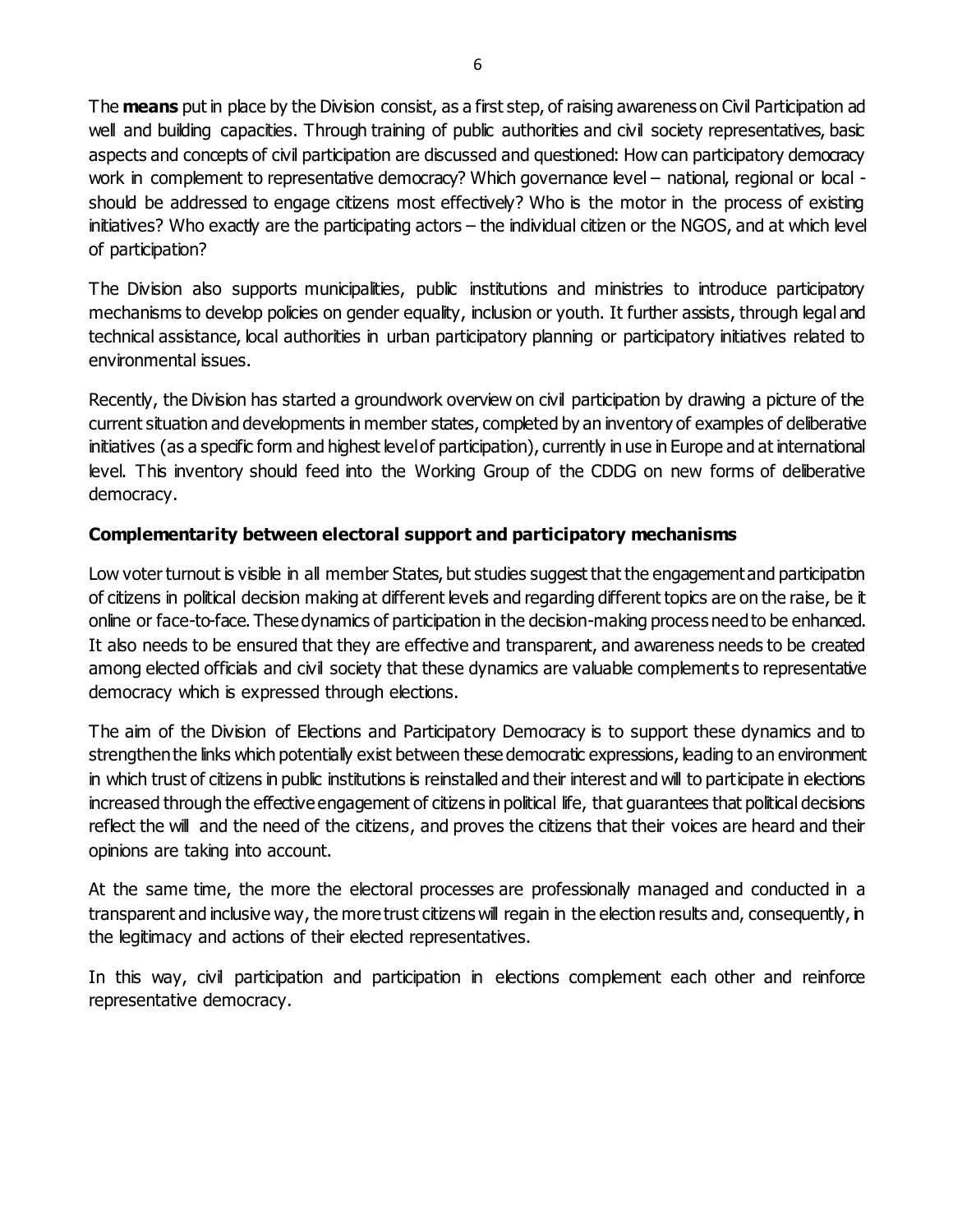### **Cooperation with the European Committee on Democracy and Governance (CDDG)**

The CDDG is steering the Council of Europe's intergovernmental work in the field of democracy and governance and advising the Committee of Ministers in its field of competence. It is inter alia instructed to "provide guidance to and input into the co-operation activities aimed at enhancing civil participation and providing support to member States in the electoral field". This provides a solid basis for further cooperation.

The CDDG, in this respect, provides orientation and guidance to the Division of Elections and Participatory Democracy and the Division may feed back to the CDDG with practical input and experience from the cooperation projects.

At the  $14<sup>th</sup>$  Plenary meeting of the CDDG (29 and 30 November 2021) it was proposed that the Division increases its support to the CDDG in 2022 concerning the Committee's task to review the implementation of Recommendation CM/Rec(2017)5 on standards for electronic voting and to contribute to the Report on new forms of deliberative democracy, with a view to complementing Recommendation CM/Rec(2018)4 on the participation of citizens in local public life as well as the 2017 Guidelines on civil participation in decisionmaking and taking into account its own work on e-democracy. The Division on Elections and Participatory Democracy is currently preparing a report on deliberative democracy which could serve as a basis for the CDDG's work.

# **3. Reports from Field Offices - 2021 activities: trends, impacts and changes**

Six projects are currently carried out through the project teams in the Field Offices: four in the area of electoral support and two in the area of civil participation. The reports below show a selected part of the activities carried out, indicating how they were able to impact on a specific situation or identified trend and how, after all, they could contribute in 2021 to a more general aim: to achieve positive change.

#### **Bosnia and Herzegovina**

#### **Project: "Support to more integral and inclusive electoral process in Bosnia and Herzegovina"**

- The strategic cooperation and continuous dialogue with the Central Election Commission of Bosnia and Herzegovina (CEC) has been strengthened in a difficult political climate caused by disagreements on further constitutional and electoral reform. The Project however managed to facilitate dialogue among electoral stakeholders and supported possible electoral reform towards a better alignment with European standards and compliance with ECHR judgments. The capacity-building activities provided to the CEC increased their efficiency and transparency, strengthening their capacity to administer elections in line with international standards.
- The Project succeeded to enhance the capacity of the election administration at all levels through the implementation of education seminars and training of trainers. A unified curriculum has been developed in line with relevant international standards and good practice, produced in cooperation between the Council of Europe and the CEC experts, for the quality education and certification of future trainers from all Municipal Election Commissions (approximately 150). These newly certified trainers will then be in charge of the training of members in the over 5.500 polling station commissions (PSCs) in the whole country.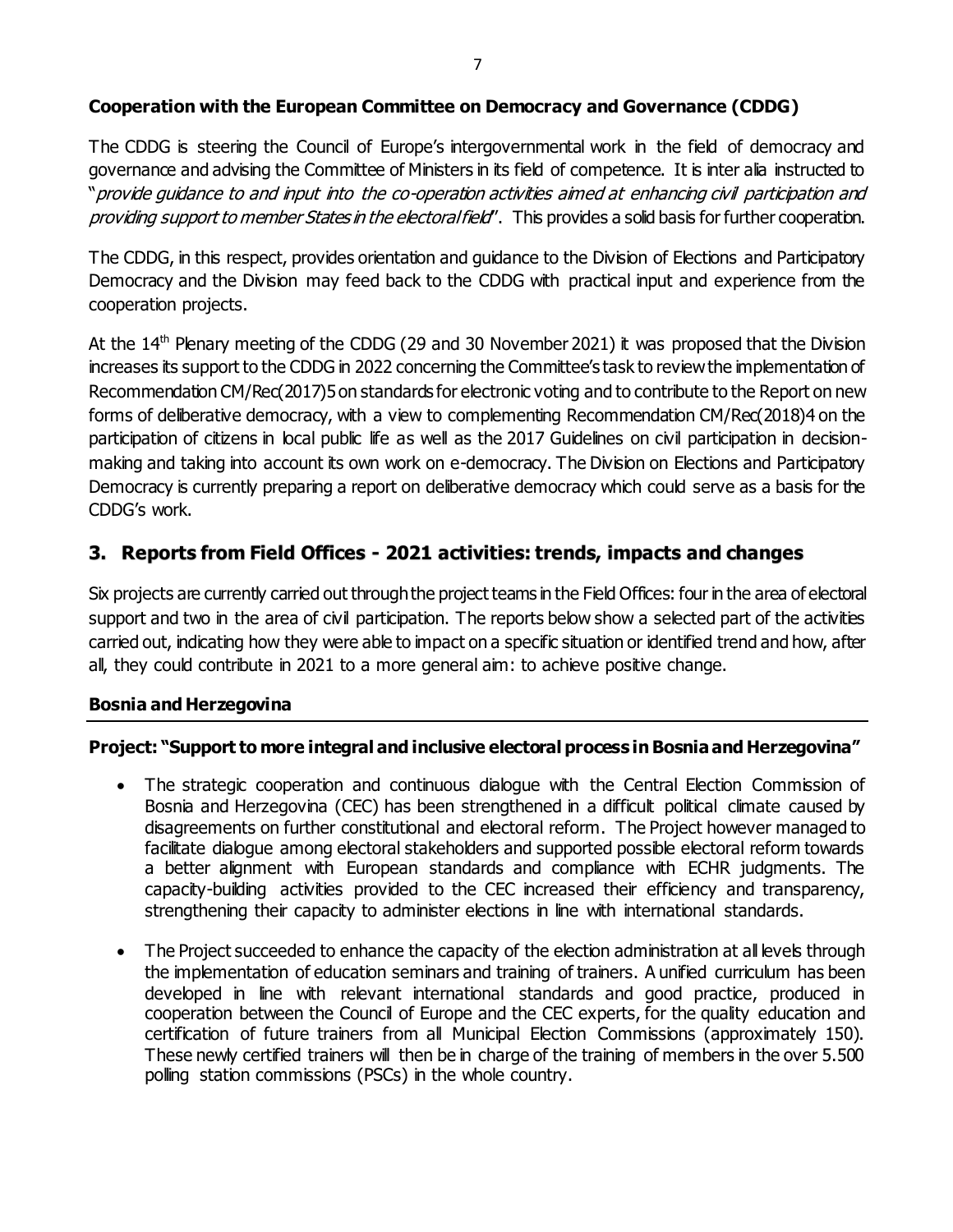- The capacities of leading media in Bosnia and Herzegovina to carry out professional and independent monitoring of electoral process has been increased. Working closely with the CEC, Council of Europe experts and the media, an educational project has been designed for the leading media in Bosnia and Herzegovina, focusing on professional and independent monitoring of electoral processes to familiarise media professionals with the most important aspects of electoral processes and electoral legislation. The programme resulted in the certification of 60 representatives of the 30 leading media organisations in the country, and the impact of this activity in the way the media are covering the issues related to the election, the work of the CEC, its challenges and constraints, has already been noted by the CEC and several stakeholders.
- Following PACE resolution on "Promoting Parliament free of sexism and sexual harassment", the Division of Elections and Participatory Democracy has produced a follow-up study on "Violence against women in politics in Bosnia and Herzegovina", presenting recommendations on how to promote women's participation in political life and leadership roles and how to regularly gather and publish data on violence against women.
- In order to promote the representation of under-represented categories of voters and enhance their participation in democratic decision-making processes, a comprehensive baseline study on "Civil participation in decision-making process in Bosnia and Herzegovina" has been produced and largely distributed to relevant institutions and organisations.
- In December 2021, a post-election conference "Lessons learned and challenges" was organised jointly by the Central Election Commission of Bosnia and Herzegovina and the Council of Europe following the 15 November 2020 Local Elections and Local Elections in the City of Mostar. The Conference brought together almost 200 participants representing the 143 municipal/city election commissions and legislative bodies of Bosnia and Herzegovina, election experts, representatives of the international community and NGOs. It resulted in important conclusions and recommendations agreed upon by all of the almost 200 participants.
- On the basis of the above-mentioned achievements, and in view to follow up and further increase the electoral assistance during an important forthcoming year for Bosnia and Herzegovina, with the General elections due to take place in October 2022 in the context of the electoral reform, the Division has prepared a follow up project, which will take over from the current one, ending on 31 December 2021.

#### **Georgia**

#### **Project "Strengthening Participatory Democracy and Human Rights at Local Level in Georgia"**

• This new project, launched in December 2020, has the particularity to be jointly implemented by the Division of Elections and Participatory Democracy, with a focus on participatory democracy and the Congress of Local and Regional Authorities, with a focus on Human Rights. It is financed by the Austrian Development Agency (ADA).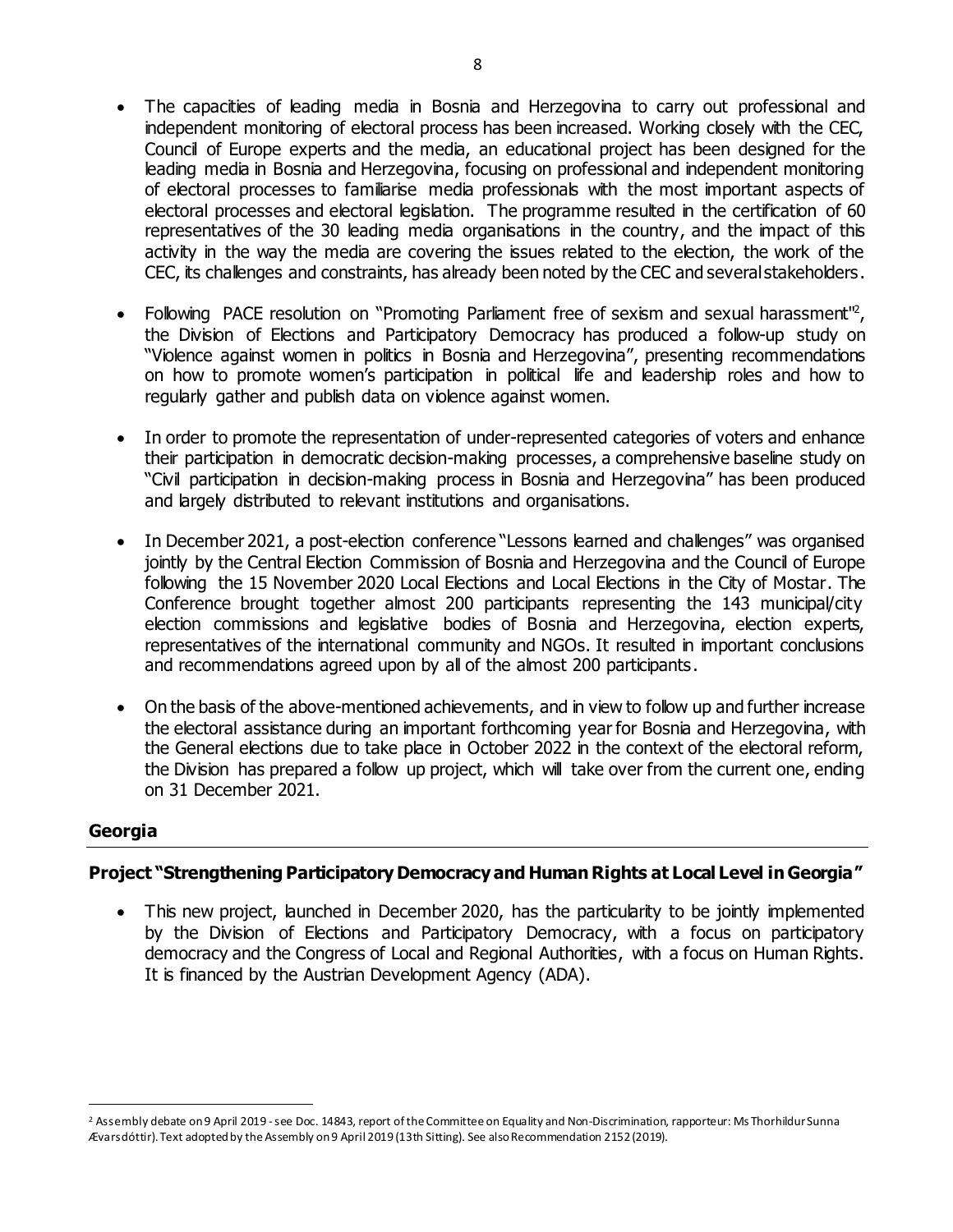- Its aim is to raise awareness of citizens, civil society organisations (CSOs) and public authorities on the importance and benefits of participatory mechanisms, complementary to other democratic pillars, such as elections. It also provides policy and legal expertise as well as technical support to local authorities and CSOs interested to engage citizens in their community in the political decision-taking, through new innovative mechanisms and tools.
- The project team, operational since mid-August 2021, has started the implementation phase with a series of consultations with key stakeholders, including public authorities at central and local levels, civil society organisations, experts and international organisations implementing projects on civil participation in Georgia. The consultations started the setup of a network of stakeholders within the country.
- For the purpose of reaching the outcomes of the project, a needs assessment on the participatory frameworks at local level in Georgia was conducted and a pool of local experts was recruited. The translation of Council of Europe key documents (CM REC (2018)4 and Guidelines on Civil Participation, as well as training materials in local language is in process.
- As the main focus of the project is the local level, an additional challenge has been posed by the local elections which took place on 2 October 2021 in Georgia. Taking into account the procedures and timing of elections as well as post-election political climate, still an Academy on Civil Participation on national level and two on regional level were implemented, with approximatively 150 participants from public authorities and CSO. An international Winter School on Civil Participation was organized in Tbilisi in December 2021, to foster peer-to-peer learning, networking and development of cross border activities.

#### **Georgia**

### **Project "Supporting Transparency, Inclusiveness and Integrity of Electoral Practice and Process in Georgia"**

- The platforms established by the Project facilitated dialogue among electoral stakeholders and supported ongoing electoral reform towards a better alignment with European standards and practices. A package of recent changes to electoral legislation was adopted on 28 June 2021 by the Parliament of Georgia. The high-level expertise contained in it contributed to a tangible policy change in the fields of electoral dispute resolution and digital solutions in electoral processes.
- The efficiency of the work of the State Audit Office's (SAO) Political Financial Monitoring Department has been improved and qualification of the Department's staff has increased through their participation in systematic capacity development activities. The transparency of campaigns and political finances have been increased and the general public has been provided with a better access to information through newly introduced digital solutions.
- The competences of election officials at all levels of the election administration have been enhanced through training courses and cascade trainings. Among them, an online training course on tackling the misuse of administrative resources during electoral processes, developed in 2020, which continues to prove its efficiency. Shortly after the launching, more than 18.000 civil servants have registered, and nearly 16.000 have successfully completed the course.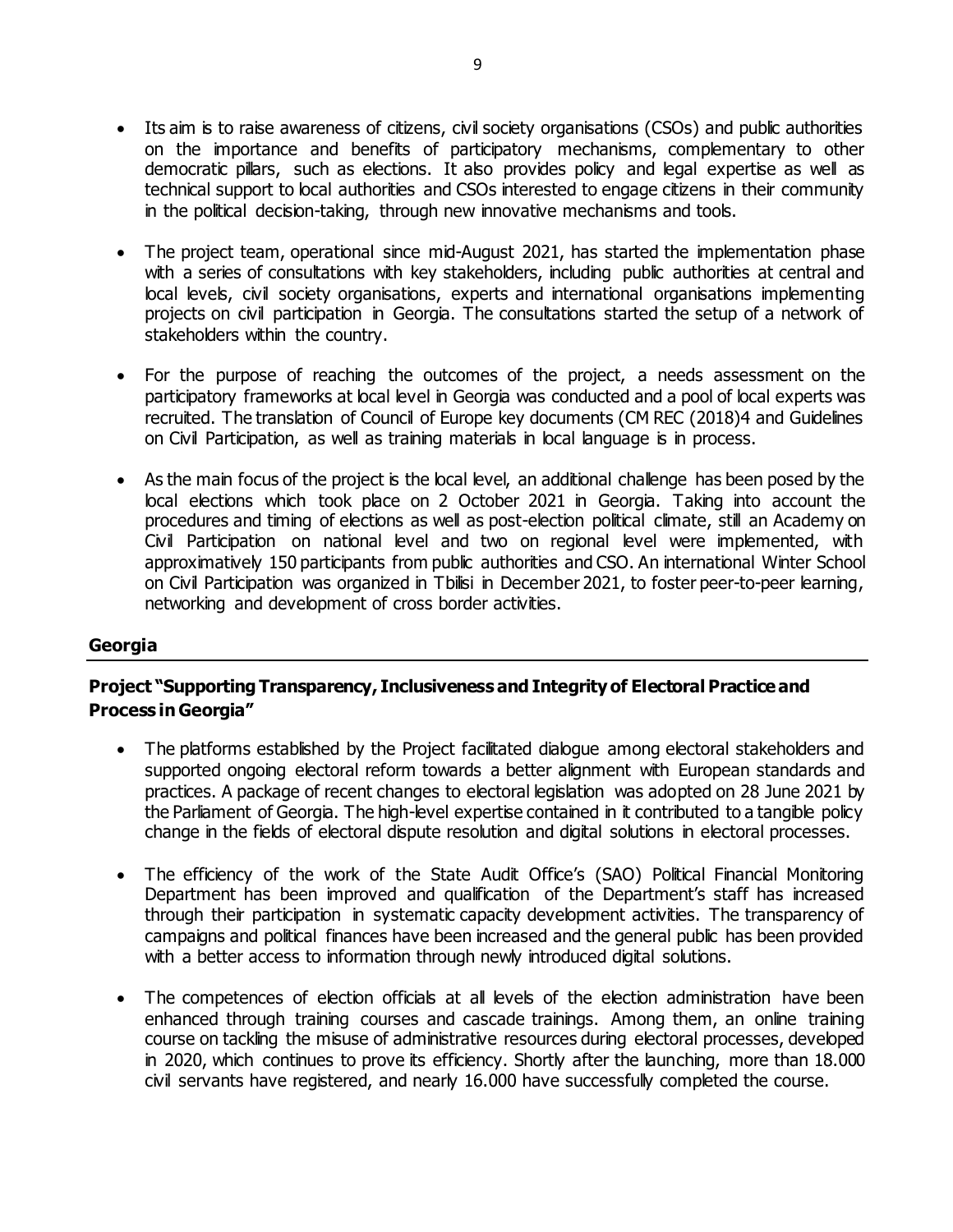- Gender equality and women's political empowerment have been promoted and vulnerable groups as well as youth have been provided with more comprehensive information on their electoral rights. Their engagement in electoral processes has been strengthened after public voter education campaigns and the "get out the vote" initiatives. As a follow-up of the Participatory Gender Audit, first in its nature and conducted for the election administration, policy and strategic planning operates in a more efficient way to mainstream gender and intersectionality perspectives in the work of the institution and among electoral stakeholders.
- Electoral jurisprudence has been strengthened and domestic practices have been better aligned with the Council of Europe's acquis and the case law of the European Court of Human Rights, through introduced permanent training courses on electoral dispute resolution at the High School of Justice of Georgia. To date, up to 100 judges all over Georgia and 20 Court personnel have successfully completed the course.
- Newly developed toolkits empowered electoral stakeholders to tackle the misuse of administrative resources in electoral processes and counter hate speech in electoral campaigns.
- The project, which started on January 2020, will continue assisting Georgian Authorities and electoral stakeholders during the entire year 2022.

#### **Republic of Moldova**

#### **Project "Improving electoral Practice in the Republic of Moldova", Phase II**

- In March 2021, when the project started, the following problems were identified: first, the mandate of the Central Electoral Commission (CEC) came to its end and the new composition of the CEC appointed in September 2020 was still not completed; second, the Council of Europe tools (like the one on "Monitoring of Media Coverage of Elections") needed additional input to be implemented by the National Audiovisual Council, the CEC and the media; third, the newly elected Members of Parliament, Government officials and the new members of the CEC needed to familiarise with the Project activities.
- To address these and other related needs, the project swiftly organised information and training activities, seminars and webinars for election officials and observers, the development of policy papers, analysis and compendia, and the use of existing Council of Europe toolkits.
- Several seminars allowed to bring together different stakeholders, such as members of the CEC, different ministries and civil society representatives, for instance through a session on alternative voting mechanisms, or a post-election review conference, online courses on the "Misuse of Administrative Resources in Electoral Processes". In May 2021, 70 administrative judges and electoral staff completed a course on Electoral Dispute Resolution based on the ECtHR case law, roundtables were organised during the electoral campaign on "Combating the Misuse of Administrative Resources in Electoral Campaign" and "Combating Hate Speech in the Republic of Moldova". In the context of the snap Parliamentary elections of 11 July 2021, two electoral spots for Moldovan Diaspora voters residing on the left bank of the Dniester were produced and disseminated online and on TV channels.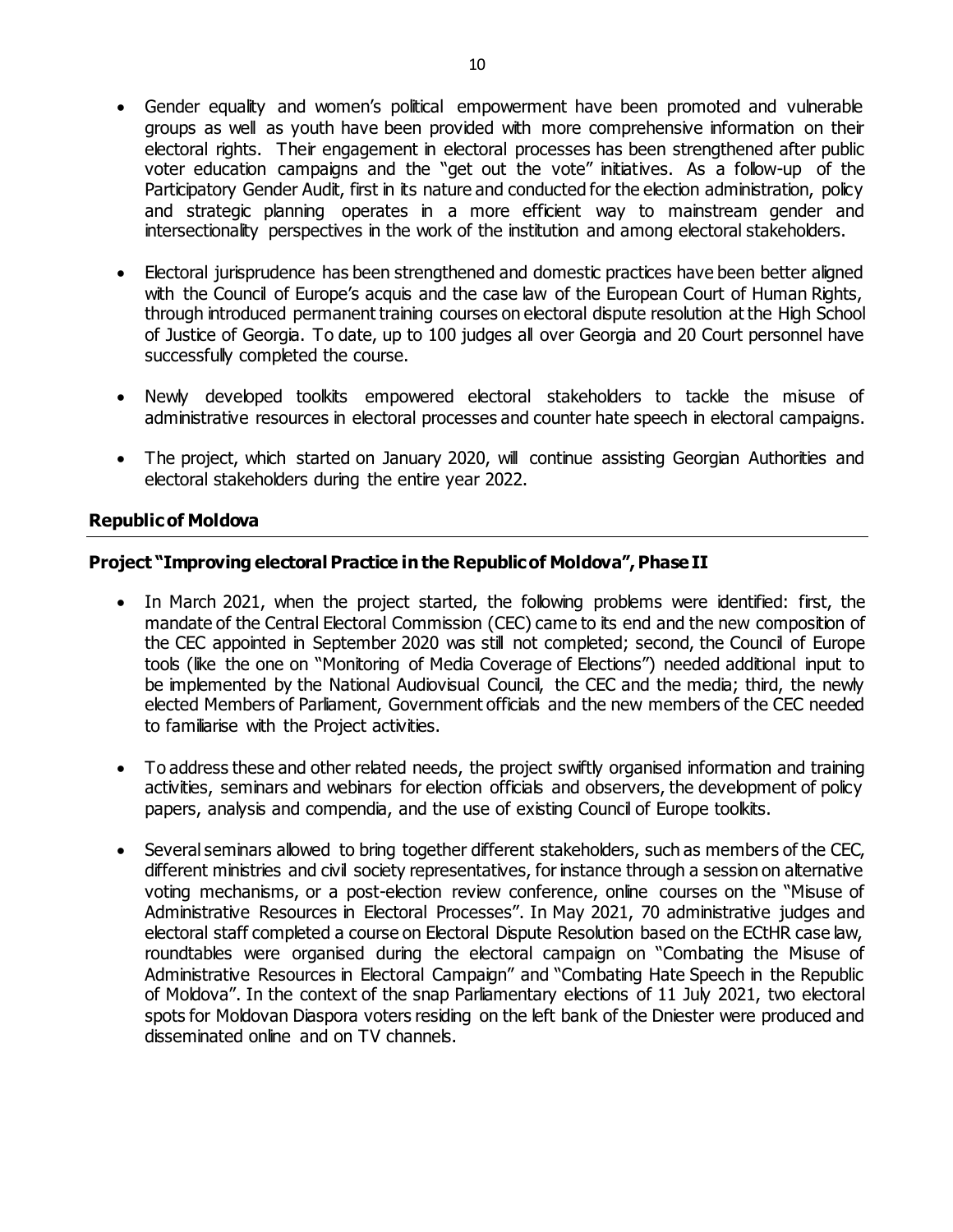- It is important to note that the number of women elected as Member of Parliament in the 11 July 2021 early parliamentary elections has reached the highest number ever registered in the Republic of Moldova: 41 for 101 seats. This positive change could be linked to the number of activities and awareness raising carried out in the previous project phase (starting in April 2018), promoting the participation of women in politics and elections, eventually leading to the introduction of gender quotas in August 2019.
- For the first time, Moldovan Authorities have been provided with analytical documents on elections: a comprehensive analysis indicating the level of implementation and/or nonimplementation of the recommendations and proposals issued by the International Election Observation Missions and the Venice Commission's opinions on the amendments to the electoral legislation and legislation on political financing of the Republic of Moldova between 2014-2021 and a study on the mapping of obstacles and conditions for the improvement of cooperation/communication between CEC and political parties, women, the youth, civil society or media.
- An analysis of the existing legal framework and practices concerning electoral dispute complaints resolution in the Republic of Moldova was conducted and will serve as a basis for further steps to improve both the electoral legislation and the electoral processes. In parallel, a "Democracy  $Café'' - a$  platform for discussions and analysis of opportunities to inspire the informed participation of young people in electoral processes has been created. Activities were also inspired by the Council of Europe toolkit "Vote outside the box", piloted in the regional elections in the Autonomous Territorial Unit of Gagauzia (ATU Gagauzia).
- Some tangible impacts of these processes were that the number of trained people, including members of the electoral management bodies (trained through E-learning platforms of the Centre for Continuous Electoral Training) has increased, and so has the number of judges applying the Council of Europe standards and the ECtHR case law in the electoral field.
- In general terms, it can be argued that the capacities of the electoral management bodies to ensure the sustainability in the development of their professional and technical skills have been strengthened. Important steps were made towards a better inclusiveness and transparency of electoral processes and towards the promotion of good standards in the field of electoral law and practice. The project will pursue achieving the goals assigned and assist the Moldovan Authorities and electoral stakeholders until end of February 2023.

#### **Ukraine**

#### **Project: "Strengthening civil participation in democratic decision-making process in Ukraine"**

• The project aims to support public authorities in Ukraine in setting up effective, inclusive, and sustainable legal and practical frameworks for civic engagement and participation, reinforcing democratic institutions and supporting representative democracy, especially, at the time of COVID-19 crisis. Its work is based on and targets three main pillars, required for effective participatory democracy: i) enabling legal frameworks and environment; ii) increased awareness and capacity of public authorities, active citizens and CSOs; iii) inclusive participatory policy dialogue. Apart from extensive online work, support and activities, field missions ensured the engagement and commitment of pilot public authorities and partners and achieved the results mentioned below.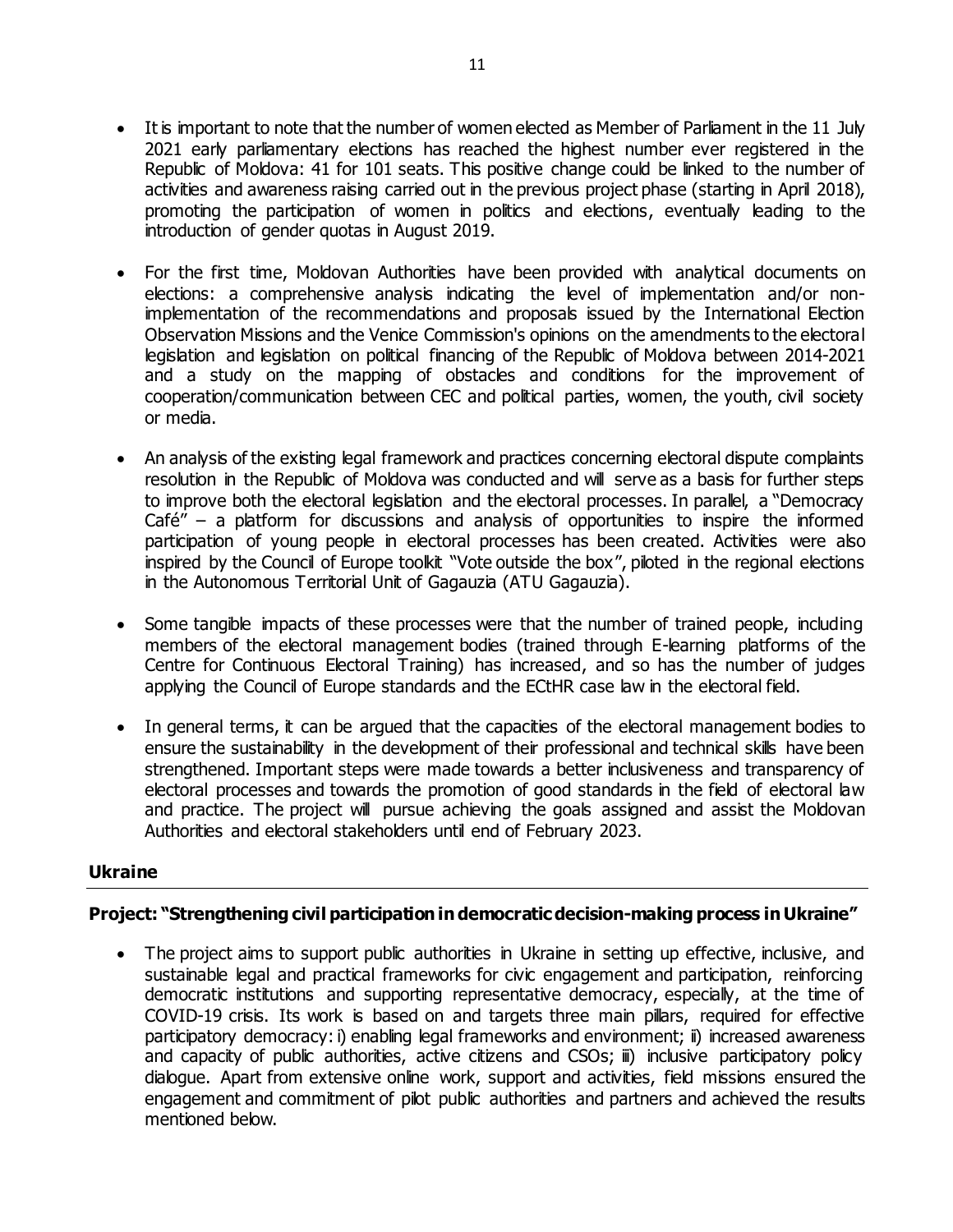- Support has been provided to 23 local authorities in integrating the Council of Europe democratic standards into municipal regulations and legal frameworks, creating opportunities and new accessible mechanisms for civic engagement and participation.
- The processes put in place (remote online expert legal support, effective communication with and engagement of the stakeholders, increased attention and visibility), triggered rapid results within the first year of the implementation of the project: 6 municipalities adopted a statute of territorial community and full-package regulatory frameworks for participation; 3 municipalities adopted and piloted a mechanism for urban public space planning and citizen engagement; 8 municipalities introduced an innovative participation tool – School Participatory Budgeting (School PB)
- The average data across pilot municipalities shows that more than 80% of school students participate in the voting process. This can be acknowledged as a direct result of the trainings provided by the CoE project – 300 school students increased their awareness and knowledge of School PB). Two municipalities (Sumy and Kamianske) were inspired by and implemented independently the CoE Toolkit on School PB. School participatory budgeting raises youth awareness of the importance of participation in elections. Innovative capacity building methodologies (UChange game-based training) tailored and adapted to online working modality triggered rapid results.
- To make legal frameworks and regulations work, local officials received mentoring (online and offline) and capacity building support to bear effectively the duty to engage civil society in the decision-making process. 44 representatives of public authorities and 94 civil society representatives received tailored and capacity building support, empowering them to design and execute participatory process around public space planning  $-$  as a concrete example: the decisions on the reconstruction of the avenue in Stryi, the central square in Chernivtsi and the public building in Khmelnytskyi were based on interests, preferences of all social groups and stakeholders, including those seldom-heard, silenced and vulnerable. Innovative participation mechanisms helped public authorities to increase correlation between their decisions and citizens preferences and to include seldom heard and vulnerable persons in public consultations around public spaces reconstruction.
- At the time of COVID-19, new innovative hybrid (online and offline) engagement practices and methodologies are vital to ensuring sustainable policy dialogue, tackling challenges related to COVID-19 environment. CivicLabs helped public authorities to effectively engage with the public in the decision-making, especially around difficult policies, conflict situations, environment and communities and to increase trust and respect between public authorities and public. As a result, 10 policies or decisions were formulated based on the results on the Council of Europe's CivicLab workshops/support, which consists in an innovative engagement (online/offline) deliberative methodology.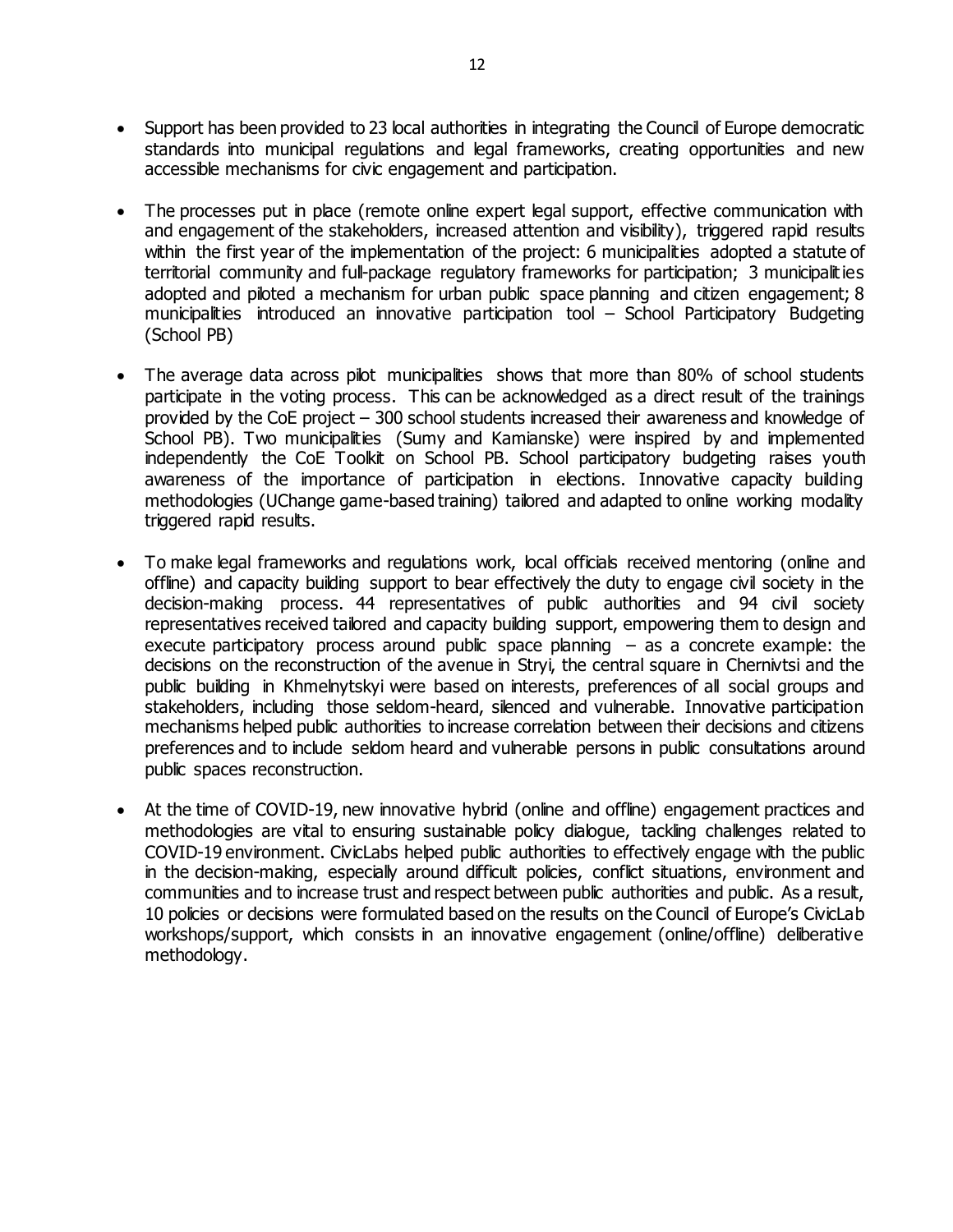#### **Ukraine**

 $\overline{a}$ 

#### **Project "Supporting the transparency, inclusiveness and integrity of electoral practice in Ukraine"**

- In 2021, the project continued providing its support to national electoral stakeholders in view of improving the existing legal framework and electoral processes in line with the European standards and good practices. Particularly, in cooperation with the CEC and other partners, the Project facilitated the discussion of the main lessons learned upon the results of 2020 local elections for more than 300 representatives of election administration, executive and legislative branches of power, judiciary, political parties, media community, upon which recommendations on further improvement of electoral legislation and practice on local elections in Ukraine were developed. The discussion, as well as the drafting of the recommendations were based on findings, conclusions, and recommendations made by international election observation missions of Congress of Local and Regional Authorities and OSCE/ODIHR.
- The Project has also commissioned a comparative study on decentralised election management practice in Europe to make it available to the CEC for the purpose of further establishment of its regional and territorial offices and elaboration of necessary by-laws.
- In the context of digital technologies mainstreaming, the Project ensured maintenance of the online awareness-raising platform about elections "CEC: prosvita", as well as the production of online training course on election observation for domestic observers (CSOs, political parties). In this way, the capacity of the Central Election Commission to communicate with different target groups like young voters, civil society representatives, political parties, was strengthened.
- As noted by international observers, the gender quota appears to have worked reasonably well during the 2020 local elections<sup>3</sup>. However, it was also noted that the original gender balance was not necessarily reflected in the final lists of candidates on the election day. Thus, within the framework of the Project, a study on the national courts' practice on application of the gender quota at 2020 local elections was conducted. 139 judgements and decisions were analysed, main challenges and issues were identified, presented to and discussed with more than 200 representatives of the national judiciary; all this with the view to be used for the purpose of developing uniform court practice with respect to application of gender quota during future electoral cycles, as well as for improving the gender quota enforcement mechanisms in electoral legislation.
- By the end of the year and in cooperation with the Poltava oblast council, it is planned to pilot<sup>4</sup> the Council of Europe toolkit "Participation of young women and girls from disadvantaged groups in political and public decision-making processes at local level". Upon the results of the pilot implementation, respective methodological and training materials will be developed and made available to other local communities wishing to increase the engagement of young women and girls from disadvantaged and underrepresented groups to local decision making and community life.

 $3$  For example, the representation of women in city councils increased from 18.1 % to 30.2 %, and in oblast councils from 15 % to 27 %.

<sup>4</sup> In cooperation with the Council of Europe project "Strengthening civil participation in democratic decision making in Ukraine"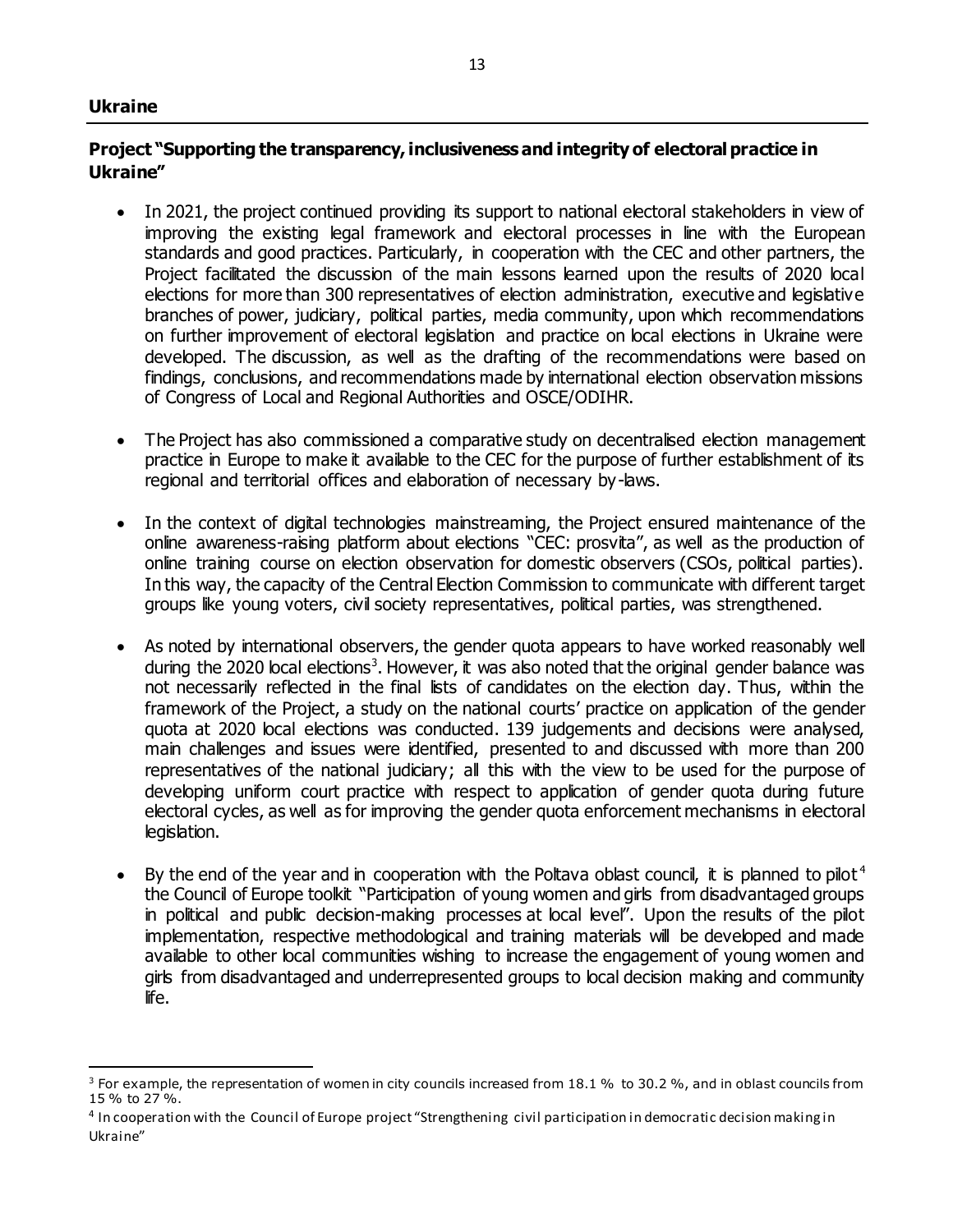- On an ongoing basis, the Project continues to ensure the availability of Ukrainian translations of the Council of Europe standards and recommendations as regards gender equality acquis, political participation of people with disabilities, and ECtHR case-law on electoral matters.
- A new project has been prepared by the Division to pursue the work done, and will start in January 2022, in order to reinforce the important achievements and progress made, to continue the assistance provided to the Ukrainian CEC and electoral stakeholders, and further strengthen transparency, inclusiveness and integrity of electoral practice in Ukraine.

# **4. Rapid response activities**

To complement its activities carried out by the Project teams in the Field Offices, the Division has launched a rapid response system in order to react efficiently and in its sphere of competence to new or unforeseeable developments requested by EMBs and to provide assistance by expert consultancies in line with Council of Europe priorities and provisions. These activities are not meant to be one-off events, they aim to be carried out and followed up in cooperation with other Council of Europe entities or outside stakeholders. They further aim, especially in those countries which are not part of the Division's cooperation activities, to build a basis for a possible future role the Division may play in the field and thus to enlarge its cooperation activities beyond the four target countries.

- In Albania, prior to the 2021 Parliamentary Elections, the Division implemented a national-wide awareness-raising campaign for first-time voters and prisoners, ultimately reaching out around 107.000 young voters and 2.600 inmates and personnel and supported the CEC with advices on secure data management of New Voting Technologies, in co-operation with the Council of Europe's Data protection Division. As follow-up of the elections, a post-electoral support to the CEC was launched in accompanying the elaboration of a new strategic plan for the CEC and providing expertise on potential IT solutions to improve the management of key electoral processes in the view of the next electoral cycles. To this end, a 2-days retreat for the CEC was organised with international consultants and CoE's representatives in Korce, Albania.
- In Georgia, a pilot project with Tbilisi City Hall on civil participation was implemented to engage citizens in the planning of public spaces (in particular Vera Park) via forming a Citizen's Coordination Platform consisting of civil servants and citizens. The project provided trainings for platform members as well as technical support for the functioning of the platform.
- In the Republic of Moldova, following the request from the Division's local partners to support citizen election observation in the polling stations abroad, in the context of the 2021 early Parliamentary election, an observation mission was put in place with the support of the NGO Promo-Lex. Specific trainings were organised in the context of the elections in the Autonomous Territorial Unit Gagauzia.
- In Ukraine, a wide study on political participation and on ensuring electoral rights of national minorities was settled with the Framework Convention on National Minorities' Secretariat.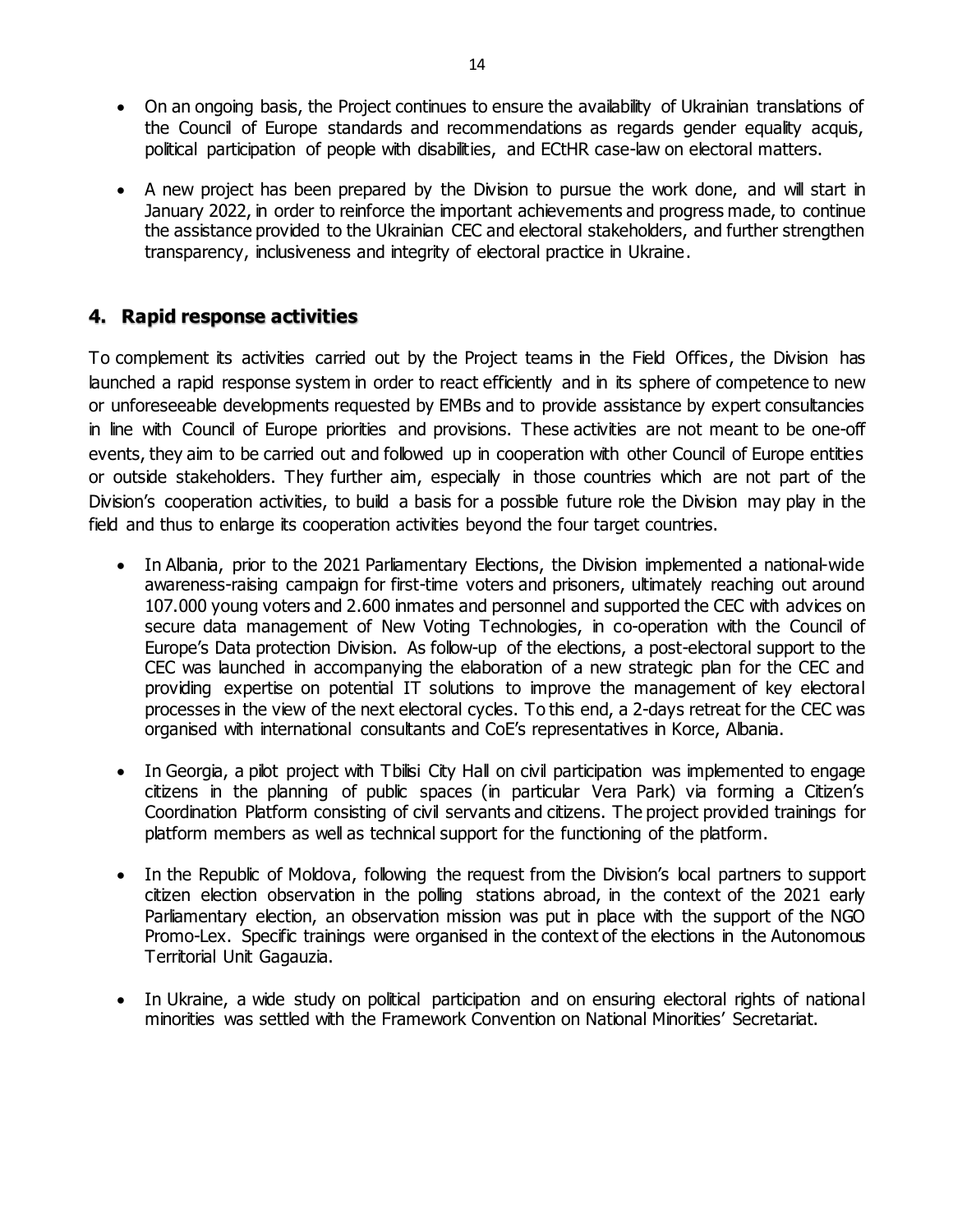# **5. inter-Secretariat activities**

The Division has also implemented several activities in cooperation with other entities within the Organisation, allowing to reinforce cooperation between those who are involved in a way or another in activities concerning electoral support and civil participation.

- Three toolkits have been elaborated for electoral stakeholders on "Countering misuse of administrative resources in electoral process" in collaboration with the Venice Commission, and on "Gender Equality - Balanced Political Participation and Representation" in liaison with the Gender Equality Division, and on "Participation of young women and girls from disadvantaged groups in political and public decision-making processes at local level" in the context of the Ukraine cooperation projects.
- Preparations have been launched in Ukraine, in cooperation with the Venice Commission, for an assessment study of the quality of regulation of elections and referendums, as well as the effectiveness of this legislation.
- On 13 April 2021, the Division prepared, in cooperation with other Divisions, an exchange of views of the GR-DEM with representatives of the civil society on "Elections during the COVID-19 crisis: the role of civil society organisations".
- The online compendium BePART to share good practice examples on civil participation is currently being developed jointly by Congress, CONFERENCE OF INGOS and the Division of Elections and Participatory Democracy (see below)
- Within the frame of the projects implemented by the Division, several activities (conferences, seminars, roundtables and workshops) have been organised, and conducted, jointly with Secretariat colleagues from the Council of Europe's Gender, Minorities and No Hate Speech departments.
- A Toolkit on "Countering Hate Speech during Electoral Processes" for the use of Election Management bodies is being elaborated in collaboration with colleagues from the "No Hate Speech" Division.

# **6. Communication**

# **Internal**

The Division has stimulated the setting up of a "Who's who in Elections", a tool which lists all Council of Europe work carried out in relation to elections, across all phases of the electoral cycle (pre-electoral period, electoral period and post-electoral period) including the names and contact details of the colleagues responsible for it. The aim is to reveal the complexity, complementarity and impact of the Council of Europe's work in this field, to ensure a smooth coordination between the different internal actors and to provide an easily accessible information to the outside. Two inter-secretariat meetings have already taken place and during the last one, participants agreed to have a common communication on 3 February 2022 for the Global Election Day.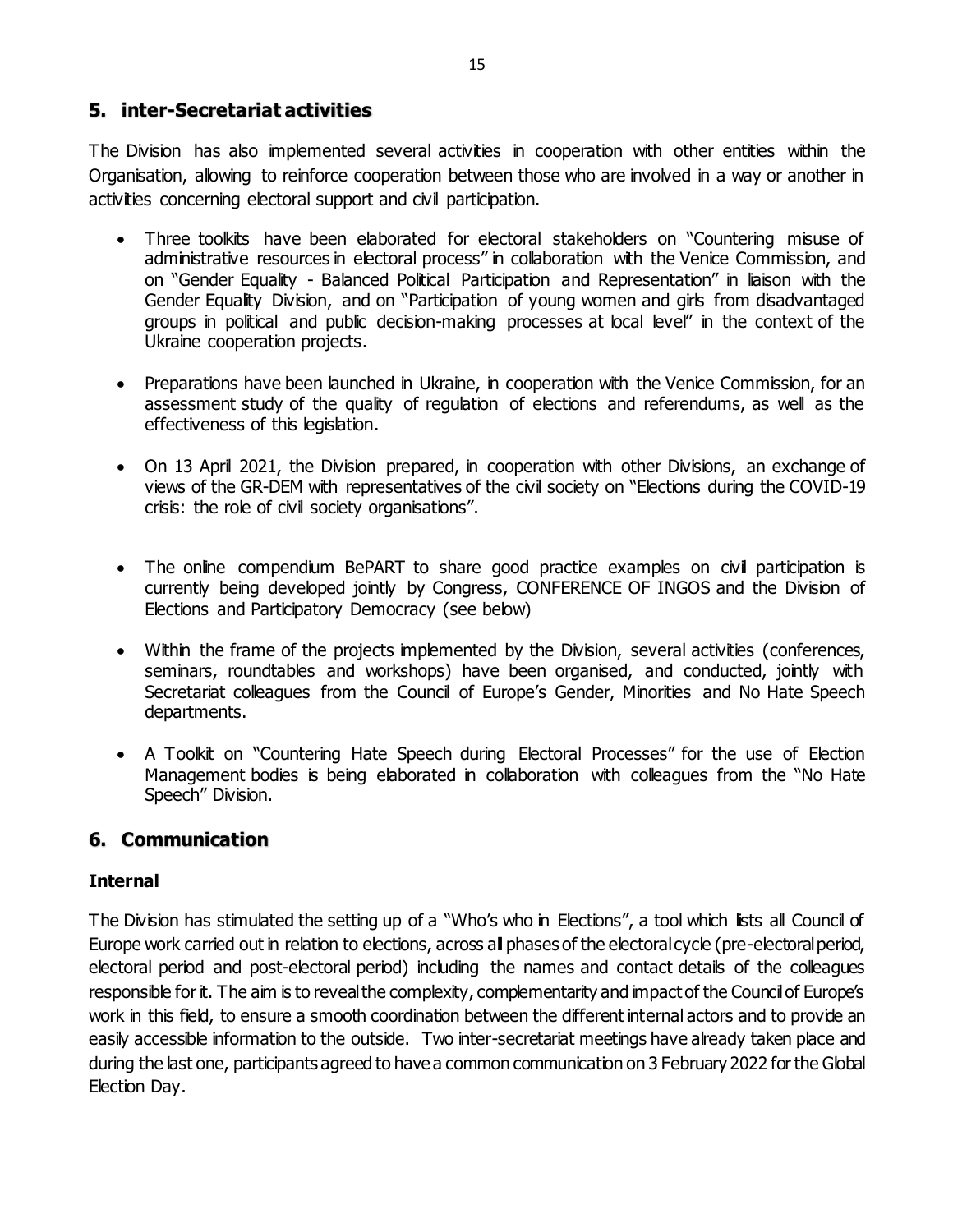A similar process has been put in motion in relation to Civil participation. Preparations are underway to establish a "Who's who in Civil Participation", after a first general inhouse research on what "civil participation" means for different Council of Europe entities working on this topic, and on how future work carried out by the Division can be complementary to existing projects and programmes.

# **External**

The Division continues to run its online Compendium of Electoral Data, called **ElecData,** which produces interactive maps and graphics on various subjects related to election matters, such as the analysis of the conduct, trends concerning turnout, the representation of women in national parliaments or the frequency of parliamentary elections. It also provides links to Election Observation Mission reports and the recommendations adopted by the Parliamentary Assembly and the Congress. The online tool mainly targets EMBs, civil society, academia and media. An expert has been contracted in October 2021 to carry out a study taking into account other existing databases, to make recommendations on how to further expand the current tool. ElecData aims to become a collaborative tool within the Council of Europe's entities working on electoral matters, as since 2020, the Annual Report of the Secretary General of the Council of Europe presents some of the findings of the online tool. In a later stage, the data could be used to build its own report on "electoral affairs" as a regular following of the representative democracy in Europe.

In the field of civil participation, the Division is currently developing, in cooperation with CONFERENCE OF INGOS, the Congress of Local and Regional Authorities and the Institute for International Sociology of Gorizia (ISIG) the online Forum BePART, which offers practitioners from public institutions and civil society the opportunity to share good practice examples and lessons learned of civil participation projects implemented across Council of Europe member states. The BePART Forum aims to promote and to support civil participation in decision-making at local level as an important democratic pillar by providing structured information, contacts and the space for peer to peer exchange on successfully implemented activities. It has recently entered in the pilot phase of collecting data from at least 15 Council of Europe Member States through an online survey and will be officially launched in March 2022.

# **7. Links to relevant websites**

# **Elections**

**Website**

[Division of Elections and Participatory Democracy's website on elections](https://www.coe.int/en/web/electoral-assistance)

# **Projects**

Bosnia and Herzegovina: [Support to more integral and inclusive electoral processes](https://www.coe.int/en/web/electoral-assistance/bosnia-and-herzegovina) (2020-2021)

Georgia: [Supporting Transparency, Inclusiveness and Integrity of Electoral Practice and Process](https://www.coe.int/en/web/electoral-assistance/georgia) (2020-2023)

Republic of Moldova[: Improving electoral practice](https://www.coe.int/en/web/electoral-assistance/republic-of-moldova) (2021-2024)